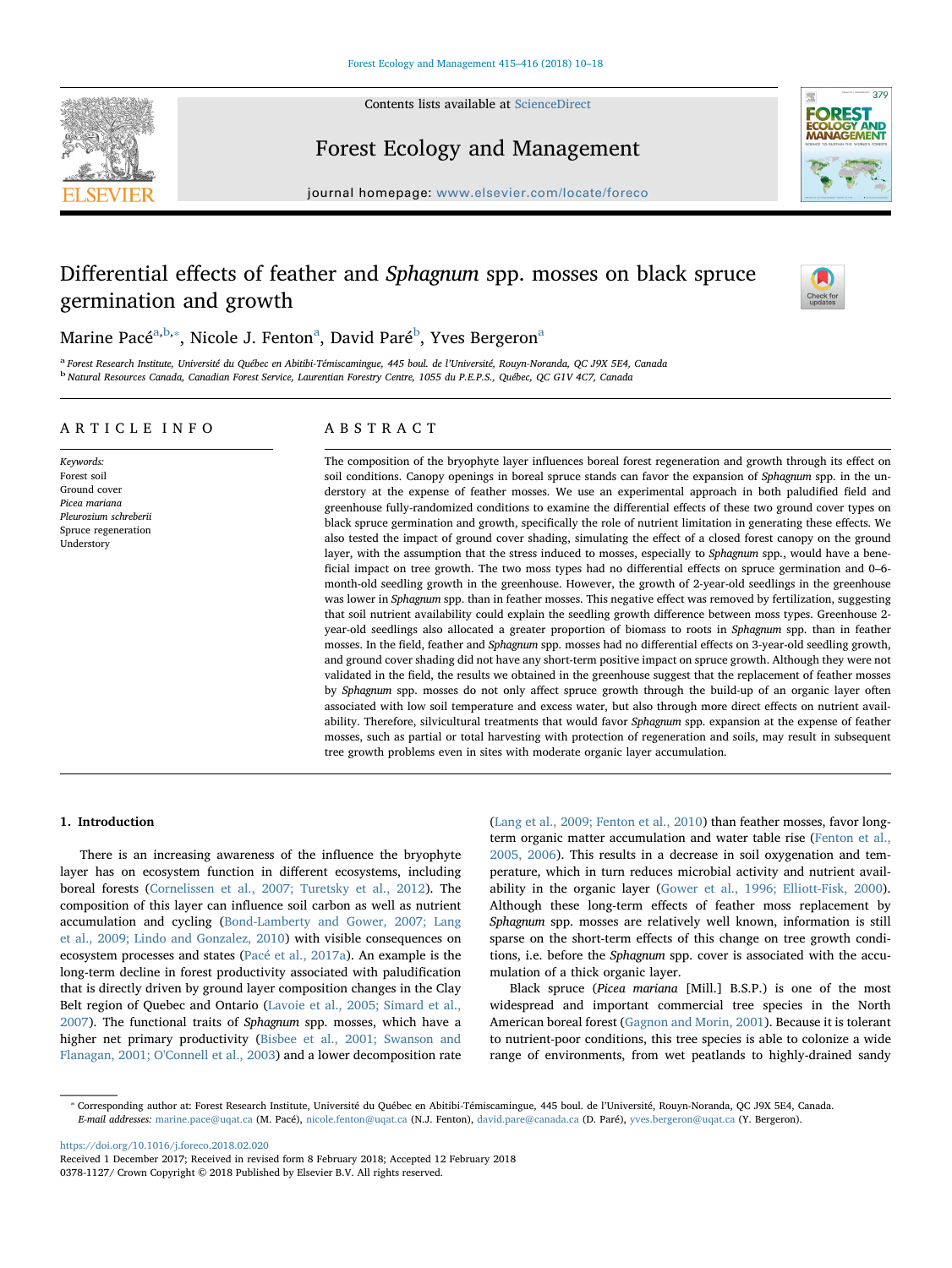soils. Several studies have reported deficits in black spruce growth after low-severity fires (Fenton et al., 2005; Lecomte et al., 2006; Simard et al., 2007) and careful logging (Fenton and Bergeron, 2007; Lafleur et al., 2010a,b). These regeneration problems have been attributed to the bryophyte layer and its effect on soil conditions.

The differential effects of Sphagnum spp. and feather mosses on black spruce germination and growth have mainly been investigated in paludified sites (Ohlson and Zackrisson, 1992; Groot and Adams, 1994; Hörnberg et al., 1997; Lavoie et al., 2007b; Lafleur et al., 2011), and thus the direct effects of living Sphagnum spp. mosses on black spruce have rarely been separated from their long-term effects via the gradual accumulation of fibric material in the forest soil. Moreover, few studies have tested the differential effects of intact living layers of Sphagnum spp. and feather mosses on tree growth in conditions of complete randomization of seedling location (Stuiver et al., 2014 for Pinus sylvestris). In other words, ground cover effects have rarely been investigated independently of the micro-environmental conditions that are closely related to ground cover composition in the field such as light, temperature, moisture or soil characteristics (Bisbee et al., 2001; Fenton and Bergeron, 2006). We propose to (1) determine the differential effects of living Sphagnum spp. and feather mosses on black spruce germination, survival and growth in both paludified field and greenhouse fully-randomized conditions, and (2) explore the drivers associated with these effects by investigating the role of nutrients and analyzing how these effects are impacted by ground cover shading.

We hypothesize that a ground layer of living Sphagnum spp. facilitates germination by providing and maintaining moist conditions (Ohlson and Zackrisson, 1992; Groot and Adams, 1994), but constitutes a less suitable substrate for spruce seedling growth than feather mosses, as it is associated with a lower soil nutrient availability. Light availability plays a crucial role in the competitive balance between Sphagnum spp. and feather mosses (Bisbee et al., 2001; Fenton and Bergeron, 2006). We make a second hypothesis that ground cover shading constitutes a stress for mosses, especially Sphagnum spp., resulting in an increase in moss tissue senescence. As moss senescing segments are likely to release more nutrients than green segments (Carleton and Read, 1991), the effect of shading on mosses, especially Sphagnum spp., is supposed to stimulate tree growth by increasing nutrient availability in the forest soil.

#### 2. Material and methods

#### 2.1. Living material and substrate

The Picea mariana [Mill.] B.S.P. seeds and 2-year-old seedlings used in this study originated from provincial nurseries of the Ministère des Forêts, de la Faune et des Parcs du Québec. Seeds (germination suc $cess = 99\%;$  germinative value = 46) were produced at the forest seed center of Berthier (Sainte-Geneviève de Berthier, Quebec, Canada). Seedlings came from the provincial nurseries of Guyenne and Trécesson (Abitibi, Quebec, Canada), where they had grown in greenhouses for 2 years. Spruce seedling growth in nurseries was stimulated by the application of fertilizers. Living material (feather and Sphagnum spp. mosses) and substrate were harvested in May 2015 in the boreal forest of western Quebec (spruce-moss bioclimatic domain; Bergeron et al., 1999). The substrate was 1-m-deep humic peat collected in a highly paludified black spruce-moss stand (organic layer > 1 m; 49°44′N, 79°17′W). The decomposition stage of the humic peat was 6–7 on the von Post scale (Stanek and Silc, 1977).

Moss layers (living moss and dead material) were harvested in a non-paludified forest characterized by alternating feather and Sphagnum spp. moss patches (49°44′N, 79°17′W). Dead material origin did not systematically correspond to the moss type above, e.g. a Sphagnum moss layer could include feather moss dead material. The two sampling sites were located on lacustrine clay deposited by the proglacial Lake Ojibway (Blouin and Berger, 2005). Common

understory plant species were Rhododendron groenlandicum (Oeder) Kron & Judd, Kalmia angustifolia L., and Vaccinium angustifolium Ait. Ground covers were harvested with their associated poorly to welldecomposed dead organic matter and Ericaceae (above- and belowground parts) were entirely removed from the moss layer. Harvested Sphagnum spp. mosses were mainly Sphagnum capillifolium (Ehrh.) Edw., S. angustifolium (C. Jens. ex Russ.) C. Jens., and S. fuscum (Schimp.) Klinggr., with few occurrences of S. magellanicum Brid. Feather moss covers were dominated by Pleurozium schreberii (Brid.) Mitt., with few occurrences of Polytrichum strictum Brid., Dicranum polysetum Swartz, and Ptilidium ciliare (L.) Hampe.

## 2.2. Greenhouse experiment 1: black spruce germination and early seedling growth

Sixty square pots (size:  $12 \times 12 \times 14$  cm) were used to test the effects of three different ground cover types on spruce germination in a greenhouse experiment: (1) 20 pots were filled with peat harvested in the field, referred to as controls; (2) 20 were filled with peat from the field (6–8 cm) and covered by feather moss (6–8 cm, including living mosses and organic matter); (3) 20 pots were filled with peat and covered by Sphagnum spp. (including living Sphagnum spp. and organic matter). Spatial distribution of the pots assigned to these three treatments was randomly determined. In May 2015, five seeds were sown on the surface of each pot. Pots were watered twice a day with 10 mL of demineralized water and checked for germination every day for 4 weeks.

Four weeks after spruce seed germination, three seedlings originating from the germination experiment were selected per pot. Extra germinated seeds were removed and attributed to low-germination success pots characterized by the same ground cover type. Spatial distribution of the seedling pots was randomized once a month for the duration of the seedling experiment, i.e. five times from June to November 2015. Water-diluted fertilizer (0.05 g; 20% nitrogen, 7% phosphorus and 10% potassium, Plant-prod Smartcote®) was applied to 10 seedling pots per ground cover type in July 2015. Pots were watered with demineralized water twice a day (10 mL per pot) throughout summer 2015 to spare seedlings from water stress. Watering was progressively reduced to 10 mL once a day in September 2015 and to 10 mL three times a week in October and November 2015. Spruce 6-month-old seedlings were harvested in November 2015. Below- and aboveground parts of the seedlings were dried (60 °C) and weighed separately.

#### 2.3. Greenhouse experiment 2: two-year-old black spruce growth

The three same ground cover treatments as previously described were applied to 60 2-year-old spruce seedlings in a greenhouse: (1) 20 round pots (23 cm in diameter, 24 cm deep) were filled with peat from the field (control pots) while the other 40 pots were filled with peat (16–18 cm) and covered with (2) a living layer of feather mosses or (3) a living layer of Sphagnum spp. mosses (6–8 cm, including living and dead organic matter). Seedling roots were washed with demineralized water to remove nursery soil. Each tree was measured and weighed before planting. Ten spruces were used to calculate fresh to dry weight conversion factors. Controlled-release fertilizer (2 g; 20% nitrogen, 7% phosphorus and 10% potassium, granulated form, Plant-prod Smartcote®) was administered to 10 seedlings per ground cover type at the beginning of the experiment. Spruce placement in the greenhouse was randomized once a month from May to November 2015. Pots were watered twice a day with demineralized water at a rate of 60 mL per pot per day from May to August 2015 to spare seedlings from water stress. Watering was reduced to 30 mL per day in September 2015 and to 30 mL three times a week in October and November 2015. In November 2015, the 2-year-old spruce seedlings were harvested and their roots were washed with water to remove soil particles. Below- and aboveground parts were dried (60 °C) and weighed separately.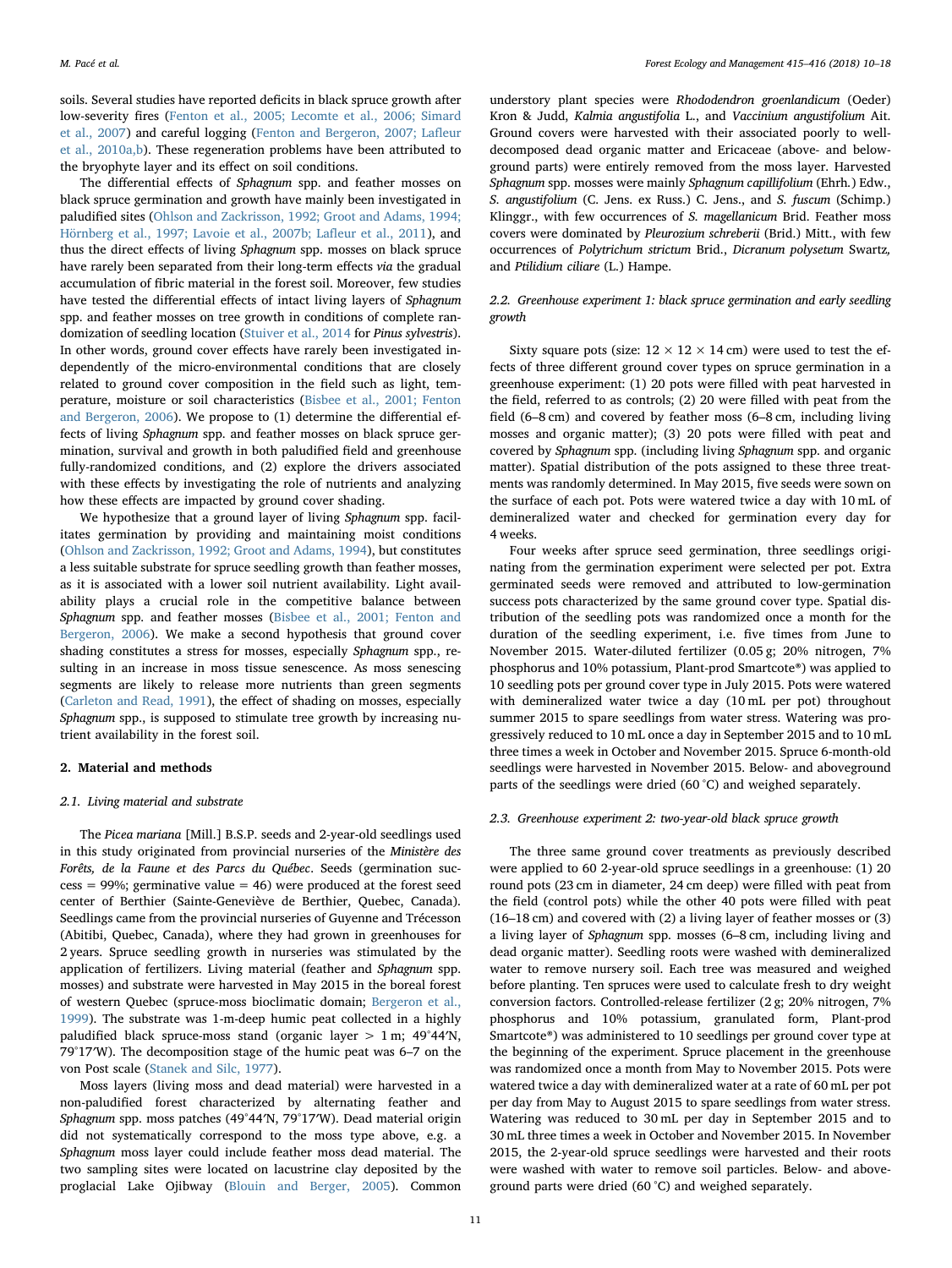#### Table 1

General characteristics and environmental conditions associated with the four experiments.

|                              | Location           | Duration  | Additional treatment Period               |                        | Temperature     |                                 | Air humidity   |       |             |           |
|------------------------------|--------------------|-----------|-------------------------------------------|------------------------|-----------------|---------------------------------|----------------|-------|-------------|-----------|
|                              |                    |           |                                           |                        | Mean            | Range                           | <b>SD</b>      | Mean  | Range       | <b>SD</b> |
| Germination                  | Greenhouse 4 weeks |           | $\overline{\phantom{0}}$                  | May 2015               | $21.2\degree$ C | $11.9 - 33.6 °C$                | $3.7\degree$ C | 60.8% | 13.3–100.0% | 23.7%     |
| Early seedling growth        | Greenhouse         | 6 months  | Fertilization<br>(2 levels)               | June 2015 to Nov. 2015 | 21.2 °C         | 11.9–33.6 °C                    | $3.7\degree$ C | 60.8% | 13.3–100.0% | 23.7%     |
| 2-3-year-old seedling growth | Greenhouse         | 7 months  | Fertilization<br>(2 levels)               | May 2015 to Nov. 2015  | $21.5\degree$ C | $12.6 - 39.6$ °C                | 4.1 °C         | 60.2% | 10.8–100.0% | 24.4%     |
|                              | Field              | 18 months | Shading                                   | July 2014 to Oct. 2014 | $10.8\degree$ C | $-10.5$ to 41.8 °C 9.4 °C 90.8% |                |       | 19.3-100.0% | 17.2%     |
|                              |                    |           | (2 levels)<br>Fertilization<br>(2 levels) | Nov. 2014 to May 2015  | $-0.7\degree$ C | $-12.9$ to 32.5 °C 6.5 °C 81.3% |                |       | 1.0-100.0%  | 14.4%     |
|                              |                    |           |                                           | May 2015 to Oct. 2015  | $15.0\degree$ C | $-9.1$ to 46.5 °C               | $9.6\degree$ C | 88.6% | 15.1–100.0% | 17.8%     |

The daily cycles of light and temperature were not manipulated in the two greenhouse experiments. Temperature and air humidity were recorded every hour from May to November 2015 (Table 1) using HOBO® data loggers (HOBO® U23 PRO V2, Onset Data Loggers, Bourne, MA).

#### 2.4. Field experiment: three-year-old black spruce growth

The field experiment took place in the boreal forest of western Quebec, in a pure Picea mariana [Mill.] B.S.P. stand located on lacustrine clay deposits (49°44′N, 79°17′W) and originating from a fire that occurred in 1976. Average annual temperature (1981–2010) is  $0 \pm 2.9$  °C and average annual precipitation is 909.1 mm (Joutel, Quebec; Environment Canada, 2017). Understory plant species, including mosses and Ericaceae, were the same as mentioned above. The ground layer was composed of alternating feather and Sphagnum spp. moss patches (1–5 m wide). The field plantation site (about 1 ha) originated from a fire that occurred in 1976 and presented evident signs of paludification, including low stand aboveground biomass  $(15.4 \text{ Mg} \cdot \text{ha}^{-1})$  and a thick organic layer (70 cm on average).

Seventy 2-year-old spruce seedlings were weighed and planted with their root plug in May 2014. Thirty spruces were planted in feather mosses, 30 in Sphagnum spp. mosses, and 10 in bare organic soil where feather mosses had been removed. There were no more than two planted seedlings per patch of one ground cover type. Patches of the two moss types were well-dispersed in the site, and seedlings were considered as randomly distributed (no clumping by moss type). Five additional spruce seedlings were used to calculate a fresh to dry conversion factor. Contrary to the greenhouse experiment 2, spruce roots were not washed before field planting to favor their survival in harsh field conditions. Each type of ground cover was homogeneous within a radius of at least 50 cm around the spruce seedling. Before planting, the aboveground parts of Ericaceae were removed by cutting the stems at the soil surface. Ericaceae roots were not removed to avoid ground cover disturbance. To account for a possible bias in light availability due to the higher abundance of Sphagnum spp. mosses in forest openings (Fenton and Bergeron, 2006), canopy closure was measured in July 2014 using fish-eye photos at each seedling location. Photos were analyzed in terms of percentage of pixels attributable to trees using Adobe Photoshop Elements software. This analysis revealed an average canopy closure of 75% with no significant differences between ground cover types (F-value =  $0.08$ , *p*-value > 0.1).

Controlled-release fertilizer (2 g; 20% nitrogen, 7% phosphorus and 10% potassium, granulated form, Plant-prod Smartcote®) was administered to 10 seedlings per ground cover type, except for bare soil, in May 2015. As forest cover affects light availability, temperature and humidity in the understory, it is likely to have an impact on moss metabolism (Swanson and Flanagan, 2001; Gundale et al., 2012; Stuiver et al., 2015), and thus modify the effects of ground layer composition on spruce seedling growth in the field. A 50% shade cloth

(standard perforated net used in horticulture) was used to simulate the impact of a closed forest canopy on the moss layer only. Because this study focuses exclusively on the effects of the moss layer, the direct effect of shade on seedling growth was not tested. The shade cover was positioned 15 cm above the ground cover (below the 2-year-old seedling foliage) in a third of the Sphagnum spp. and feather moss plots (10 plots per ground cover type) and half of the bare soil plots (5 plots) at the beginning of the field experiment (May 2014).

Air temperature and humidity 10 cm above the ground were recorded hourly from July 2014 to October 2015 using HOBO® data loggers (Table 1). Data loggers were not covered by radiation shields, which may explain why maximum temperature measurements for the two growing seasons were very high in the field (Table 1). Spruce 3 year-old seedlings were harvested in October 2015, and roots were washed with water. Below- and aboveground parts were dried at 60 °C and weighed separately.

#### 2.5. Soil nutrient analysis

The effect of ground cover type on soil nutrient availability was estimated for both greenhouse and field experiments. Samples of the substrate used to fill the pots of the greenhouse plantation were harvested before the experiment in May 2015 for soil analyses. Potting soil samples (randomly sampled from the whole pot content) of 10 pots per ground cover type (five fertilized and five non-fertilized) were harvested at the end of the greenhouse experiment 2 in November 2015. In the field experiment, three organic samples per treatment type (top 20 cm of the organic layer) were harvested in October 2015 to analyze the effects of the different treatments on nutrient availability. Organic samples were first sieved at 6 mm to remove large roots and debris, dried at 60 °C, then ground and sieved at 2 mm. NH4-N and NO3-N were extracted with a 2M KCl solution and analyzed by spectrophotometry (QuikChem R8500 Series 2, Lachat Instruments, Milwaukee, WI). Phosphorus, potassium, calcium, magnesium and sodium were separated with a Mehlich extraction and analyzed by inductively coupled plasma (ICP) using an optical emission spectrometer (OES) (Optima 7300 DV, Perkin Elmer, Waltham, MA). Soil concentration in base cations was estimated by summing potassium, calcium, magnesium and sodium concentrations.

## 2.6. Statistical analysis

We first tested the effects of ground cover type on spruce germination using a generalized linear model based on a binomial distribution of the dependant variable (germination rate per pot 28 days after sowing). Residual dispersion was estimated at 2.87 and considered in the model analysis. Early seedling growth was estimated by summing the biomass of the three individual 6-month-old seedlings per pot, while the relative growth of the 2-year-old seedlings in the greenhouse and 3 year-old seedlings in the field was calculated as the difference in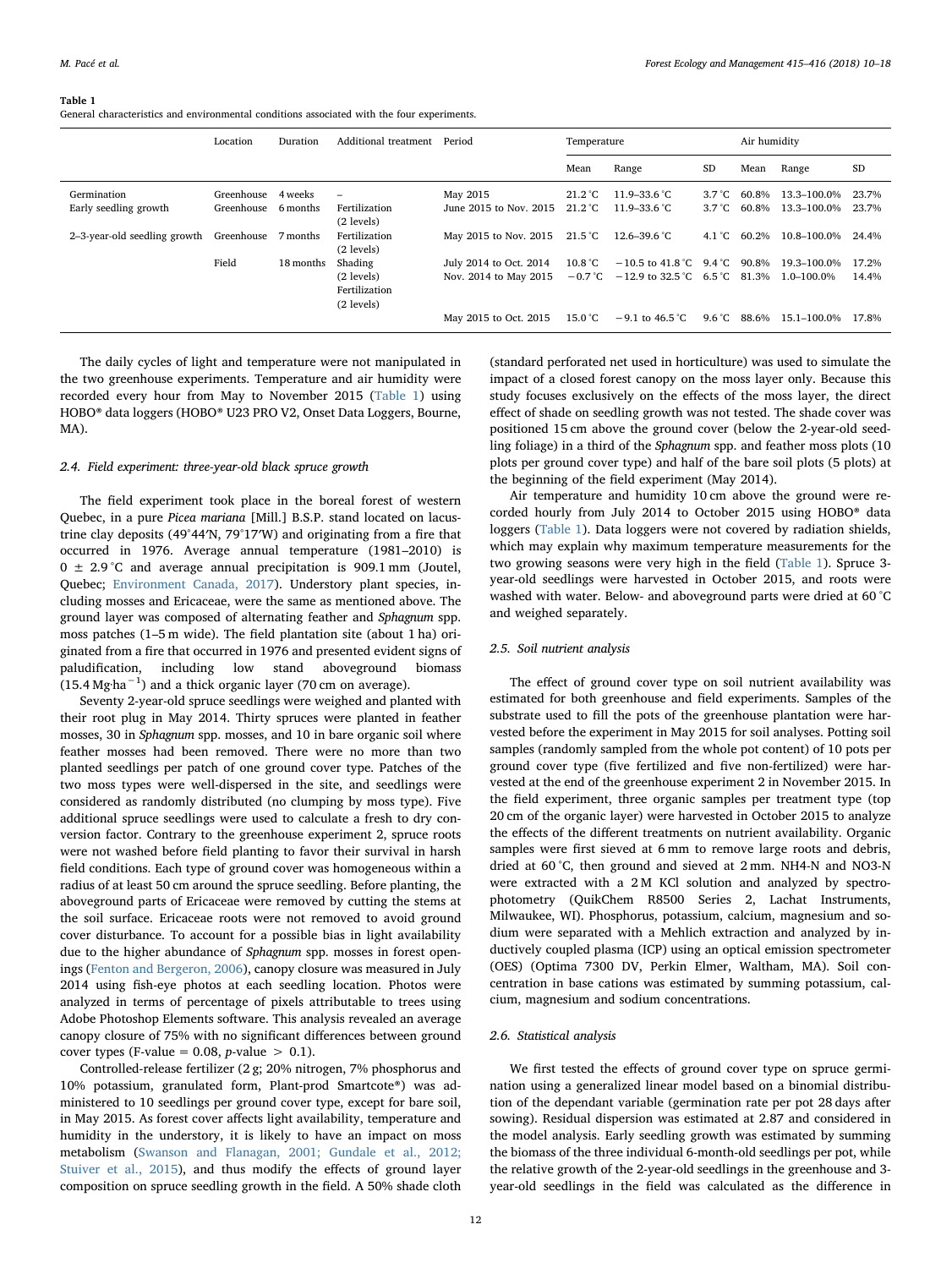seedling biomass between the beginning and the end of the experiment, divided by the initial seedling biomass (expressed in %). The effects of ground cover type and fertilization treatment on both early and 2-yearold seedling growth in the greenhouse, as well as the effects of ground cover type, fertilization and ground cover shading on seedling growth in the field were tested using linear models. This statistical method was chosen as it allows the use of contrasts to analyze the effects of ground cover versus bare soil in a first phase and to compare the effect of feather and Sphagnum spp. mosses in a second phase. Targeted contrasts increase the power of statistical tests and reduce the chance of type I error. For each experiment, treatment effects were tested on below- and aboveground growth separately, total growth, and root allocation, i.e., the difference between final and initial belowground biomass divided by the difference between final and initial total biomass. The effects of ground cover type and fertilization on final potting soil nutrients, as well as the effects of ground cover type, fertilization and shade on nutrient availability at the end of the field experiment were analyzed using linear models.

When necessary, the dependent variables were transformed to respect linear model conditions (square root or log-transformation). When homoscedasticity was not verified for one factor, supplementary parameters were used to estimate the variance associated with each level of a factor and models were analyzed based on the maximum likelihood method. Finally, when data did not accurately fit a specific distribution, we resorted to a bootstrap procedure in which treatment effect significance was deduced from the probability that the associated individual coefficient of the linear or generalized linear model was equal to zero considering the bootstrap confidence intervals (Fox and Weisberg, 2012). All analyses were performed on R/3 software (R Core Team, 2014), using the packages 'nlme' (Pinheiro et al., 2014), 'car' (Fox et al., 2016), and 'MASS' (Ripley et al., 2013). Data are available online ([dataset] Pacé et al., 2017).

#### 3. Results

## 3.1. Germination and early seedling growth in the greenhouse

A high percentage of seeds ( $\approx$ 85%) germinated in the greenhouse. While the presence of a ground cover had no effect on spruce germination success after 4 weeks in the greenhouse (84  $\pm$  4% vs 82  $\pm$  5% on bare soil,  $z = 0.49$ , *p*-value  $> 0.1$ ), germination success was marginally higher in Sphagnum spp. than in feather mosses (92  $\pm$  6% against 76  $\pm$  7%, respectively, z = 1.74, p-value = 0.0813).

Only 5.3% of the seedlings died in the 6 months that followed germination. Belowground, aboveground and total dry seedling biomass per pot was significantly higher in the presence of a ground cover but did not differ between feather and Sphagnum spp. mosses (Table 2, Fig. 1). Root allocation was significantly higher in bare soil than in Sphagnum spp. and feather mosses (Table 2). Belowground, aboveground and total 6-month-old seedling growth was significantly enhanced by fertilization and this effect did not differ among the three ground cover types (Table 2 and Fig. 1). Nutrient supply increased total biomass of the 6-month-old seedlings by 149 mg on average (+70%), without significantly affecting seedling root allocation (Table 2).

## 3.2. Two-year-old seedling growth in the greenhouse

Belowground and total growth of the greenhouse 2-year-old seedlings was significantly reduced in the presence of a ground cover, while aboveground growth was not affected (Table 2 and Fig. 2). Contrary to belowground growth that did not differ between the two moss types, aboveground and total growth were significantly higher in feather than in Sphagnum spp. mosses (Table 2 and Fig. 2). Spruce allocated a greater proportion of biomass to roots in Sphagnum spp. than in feather mosses  $(62 \pm 3\% \text{ and } 52 \pm 2\%, \text{ respectively; Table 2}).$ 

Greenhouse 2-year-old seedling growth was positively affected by

fertilization in all the ground cover types, especially in Sphagnum spp. mosses where the positive effect of nutrient supply was higher than in feather mosses (significant effect of the interaction, Table 2 and Fig. 2). Root allocation in greenhouse 2-year-old seedlings was significantly reduced in the case of fertilization (regardless of the ground cover type, 49  $\pm$  2% for fertilized seedlings against 62  $\pm$  2% for non-fertilized seedlings) and this effect was similar for all ground cover types (Table 2).

# 3.3. Three-year-old seedling growth in the field

We only considered healthy trees for the statistical analyses  $(N = 64)$  and discarded seedlings that had died in the field (9% of the total, Fig. 2). The large thermal variations observed in the field (Table 1) may have been the cause of thermal stress in the seedlings, leading in some cases to seedling mortality. Relative belowground growth and root allocation were significantly lower in bare soil than in the presence of a ground cover (root allocation:  $56 \pm 6\%$  and  $61 \pm 2\%$ , respectively). This result, however, relies on a small number of control trees (only four per shading treatments) and thus should be considered with caution. Spruce growth and root allocation in the field did not differ between feather and Sphagnum spp. mosses (Table 2 and Fig. 2).

Three-year-old seedling total growth was only marginally increased by nutrient supply (Table 2). Although it was less clear than in the greenhouse experiment 2, field belowground growth tended to be more stimulated by fertilization in Sphagnum spp. than in feather mosses (marginal effect of the interaction, Table 2). Root allocation in field seedlings was not affected by nutrient supply.

Ground cover shading effect on belowground biomass differed according to ground cover type (marginal and significant interaction effects, Table 2). Ground cover shading significantly increased 3-year-old seedling root allocation, especially in bare soil and Sphagnum spp. mosses  $(+19\%$  and  $+7\%$ , respectively), but did not affect spruce total growth (Table 2 and Fig. 3).

## 3.4. Nutrient analysis

While nitrogen content (NH<sub>4</sub><sup>+</sup> and NO<sub>3</sub><sup>-</sup>) was not affected by ground cover type, phosphorus and base cation contents of the greenhouse 2-year-old seedling pots were lower under Sphagnum spp. than under feather mosses (Tables 3 and 4). Fertilization of the greenhouse seedlings only increased  $\mathrm{NO_3}^-$  content in the pots. In the field, none of the nutrients were affected by ground cover type, and fertilization tended to reduce soil concentration in phosphorus (marginal effect) and base cations (significant effect) at the end of the experiment (Table 4). There was no detectable nitrate in the field organic soil samples. Ground cover shading did not modify any of the field nutrient concentrations we measured (Table 4).

#### 4. Discussion

### 4.1. Influence of ground cover type on spruce germination and growth

In our greenhouse experiment, 6-month-old seedlings grew better in the presence of a ground cover. Compared with bare soil conditions, the presence of a moss layer may have maintained favorable micro-environmental conditions that protected seedlings from high daily or seasonal variations in temperature and/or moisture (Wheeler et al., 2011; Soudzilovskaia et al., 2013). Although the lower water-holding capacity of feather mosses has been identified as an important limiting factor of seedling growth in several previous studies, whether it be in controlled conditions (Lavoie et al., 2007a) or in the field (Lavoie et al., 2007b; Groot and Adams, 1994), the two moss types had no differential effects on germination and early seedling growth in the good moisture conditions of our greenhouse experiment.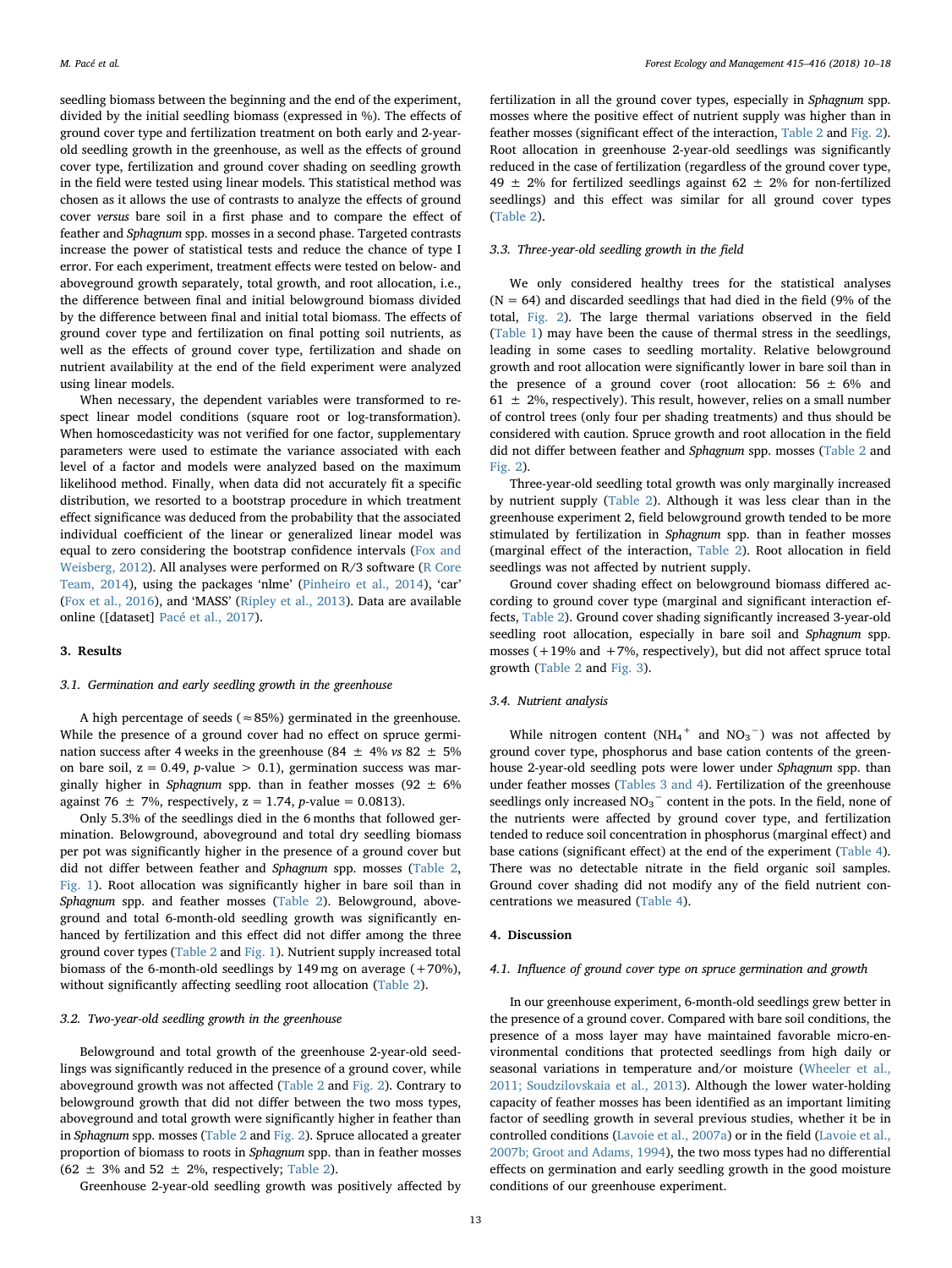#### Table 2

Treatment effects on spruce growth in the greenhouse and field experiments. Significant p-values (95% confidence interval) are given in bold (†p-value < 0.1). Transformation of the response variable is indicated in italics for each model. Interaction effects that were not at least marginally significant were not considered in the models.

|                                      | Belowground |         |                 | Aboveground              |         |                 | Total    |         |                 | Root allocation |         |                       |
|--------------------------------------|-------------|---------|-----------------|--------------------------|---------|-----------------|----------|---------|-----------------|-----------------|---------|-----------------------|
|                                      | β           | t       | <i>p</i> -value | β                        |         | <i>p</i> -value | β        | t       | <i>p</i> -value | β               | t       | <i>p</i> -value       |
| Greenhouse 6-month-old seedlings     | (log)       |         |                 | (log)                    |         |                 | (log)    |         |                 |                 |         |                       |
| Ground cover <i>vs</i> bare soil     | 0.36        | 11.25   | < .0001         | 0.44                     | 12.22   | < 0.001         | 0.41     | 12.10   | < .0001         | $-1.68$         | $-5.28$ | < .0001               |
| Sphagnum spp. vs feather mosses      | 0.05        | 0.91    | 0.3660          | 0.06                     | 0.94    | 0.3490          | 0.06     | 0.95    | 0.3470          | $-0.17$         | $-0.31$ | 0.7560                |
| Fertilization                        | 0.46        | 5.04    | < .0001         | 0.51                     | 5.01    | < .0001         | 0.49     | 5.11    | < .0001         | $-1.05$         | $-1.16$ | 0.2510                |
| Greenhouse 2-year-old seedlings      | (log)       |         |                 | (log)                    |         |                 | (log)    |         |                 |                 |         |                       |
| Ground cover <i>vs</i> bare soil (1) | $-0.08$     | $-2.09$ | 0.0415          | $-0.10$                  | $-1.86$ | 0.0690+         | $-0.08$  | $-2.12$ | 0.0386          | 0.05            | 0.04    | 0.9677                |
| Sphagnum spp. vs feather mosses (2)  | $-0.09$     | $-1.04$ | 0.3048          | $-0.45$                  | $-3.69$ | 0.0005          | $-0.21$  | $-2.38$ | 0.0208          | 7.58            | 3.60    | 0.0007                |
| Fertilization (3)                    | 0.37        | 4.09    | 0.0001          | 0.96                     | 7.75    | < .0001         | 0.61     | 6.81    | < .0001         | $-13.30$        | $-5.47$ | < 0.001               |
| Interaction (1) $\times$ (3)         | 0.05        | 0.86    | 0.3916          | $-0.07$                  | $-1.01$ | 0.3187          | $-0.02$  | $-0.47$ | 0.6393          | 3.25            | 1.89    | 0.0637†               |
| Interaction (2) $\times$ (3)         | 0.23        | 1.82    | 0.07381         | 0.46                     | 2.65    | 0.0106          | 0.29     | 2.25    | 0.0283          | $-4.45$         | $-1.49$ | 0.1409                |
| Field 3-year-old seedlings           |             |         |                 | (log)                    |         |                 |          |         |                 |                 |         |                       |
| Ground cover <i>vs</i> bare soil (1) | 42.43       | 2.25    | 0.0286          | $-1.09$                  | $-0.18$ | 0.8550          | 8.31     | 0.89    | 0.3785          | 0.09            | 2.38    | 0.0208                |
| Sphagnum spp. vs feather mosses (2)  | $-23.33$    | $-0.97$ | 0.3385          | 0.21                     | 0.04    | 0.9720          | $-10.81$ | $-0.90$ | 0.3706          | $-0.01$         | $-0.23$ | 0.8204                |
| Fertilization (3)                    | 56.66       | 1.65    | 0.1039          | 21.49                    | 1.45    | 0.1530          | 33.21    | 1.95    | $0.0557$ †      | $-0.03$         | $-0.43$ | 0.6670                |
| Shade (4)                            | 53.75       | 1.64    | 0.1070          | $-16.31$                 | $-1.21$ | 0.2300          | 0.88     | 0.05    | 0.9570          | 0.15            | 2.27    | 0.0271                |
| Interaction (2) $\times$ (3)         | 67.00       | 1.96    | 0.0556+         | $\overline{\phantom{m}}$ |         |                 | 24.23    | 1.43    | 0.1594          | 0.04            | 0.62    | 0.5351                |
| Interaction (1) $\times$ (4)         | $-52.51$    | 1.98    | 0.0532+         | $\qquad \qquad -$        |         |                 | $-8.93$  | $-0.68$ | 0.5007          | $-0.10$         | $-1.78$ | $0.0811$ <sup>+</sup> |
| Interaction (2) $\times$ (4)         | 70.53       | 2.12    | 0.0386          |                          |         |                 | 27.72    | 1.68    | 0.0988+         | 0.04            | 0.64    | 0.5271                |



Fig. 1. Ground cover type and fertilization effects on greenhouse spruce 6-month-old seedling final biomass (3 seedlings per pot). Vertical lines correspond to standard deviations of the total biomass. Horizontal lines and letters indicate differences between ground cover types. Contrasts were used for the statistical analyses. The differences between ground cover and bare soil treatments are indicated by capital letters (A–B), while the differences between Sphagnum spp. and feather moss treatments are indicated by lowercase letters (a–b). Difference between fertilization treatments are indicated for each ground cover type by asterisks (\*\*\* significant at 0.01%).

As already observed in previous field studies (Chrosciewicz, 1976; Ohlson and Zackrisson, 1992; Groot and Adams, 1994; Hörnberg et al., 1997), the high germination success, survival rate and early growth of the seedlings we obtained in Sphagnum spp. mosses indicate that this type of ground cover constitutes a high-quality substrate for black spruce germination and early development. Relationship to ground cover type was different for the 2-year-old seedlings that grew best in feather mosses than in Sphagnum spp. in the greenhouse experiment. These results are consistent with the theory that Sphagnum spp. mosses do not reduce black spruce recruitment but have a negative effect on the growth of the established trees, as already suggested in previous studies (Saint-Denis et al., 2010, Pacé et al., 2017b).

The lack of significant ground cover effect on spruce growth in our paludified field experiment forces us, however, to consider the results obtained in the greenhouse with caution. Indeed, our results do not tell us if the effects observed in the greenhouse also exist under the harsher conditions of the field. Since other studies have shown that Sphagnum spp. mosses constitute a lower quality substrate than feather mosses for seedling growth in paludified site plantations (Lavoie et al., 2007a; Lafleur et al., 2011), we can suppose that our field experiment was too short in duration to allow seedling acclimation to harsh field conditions. Transplant shock (Struve, 2009) may have been stronger in the field than in the greenhouse and may explain the low response of field seedlings to experimental treatments. Another factor that may explain the greater difference between treatments in the greenhouse experiment is that 2-year-old seedling roots were washed from all soil residues prior to planting in the greenhouse, which made them more sensitive to their new growth environment. In contrast, field seedlings were planted with their root plug, which may have reduced the influence of ground cover treatment in the field experiment.

## 4.2. Sphagnum spp. effect on spruce growth: identification of potential drivers

The long-term effects of Sphagnum spp. colonization on organic layer accumulation and hydric regime in paludified forests has been largely described in the literature (Lavoie et al., 2005; Fenton et al., 2005, 2006; Fenton and Bergeron, 2006; Simard et al., 2007). However, what we showed in this study is that even a thin transplanted layer of Sphagnum spp. has negative effects on spruce growth conditions, suggesting the existence of more direct inhibiting mechanisms, such as the short-term effect of Sphagnum spp. on soil nutrient availability.

Several pieces of evidence indicate that greenhouse 2-year-old seedling growth was more limited by nutrient availability in Sphagnum spp. mosses than it was in feather mosses, as already suggested in previous studies (Lavoie et al., 2007a, 2007b; Camill et al., 2010; Lafleur et al., 2011). Firstly, the positive effect of fertilization on greenhouse 2-year-old seedling growth was higher in Sphagnum spp. than in feather mosses. Secondly, greenhouse 2-year-old seedlings allocated more biomass to roots when they grew in Sphagnum spp. compared to those that grew in feather mosses, suggesting a greater limitation in soil resources. Finally, although there was no difference in final soil NH<sub>4</sub><sup>+</sup> and NO<sub>3</sub><sup>-</sup> concentrations, Sphagnum spp. pots contained significantly less available phosphorus and base cations at the end of the greenhouse experiment than the feather moss pots. Sphagnum spp. mosses have been shown to have a higher ion exchange capacity than feather mosses and vascular plants (Clymo, 1963; Chapin et al., 1987). Therefore, the low nutrient availability in the Sphagnum spp. pots may have been related to nutrient absorption and retention in the moss tissues. These results are coherent with those of Lavoie et al. (2007b) who measured lower foliar nitrogen and phosphorus concentrations in seedlings that grew in Sphagnum spp. than in seedlings that grew in feather mosses.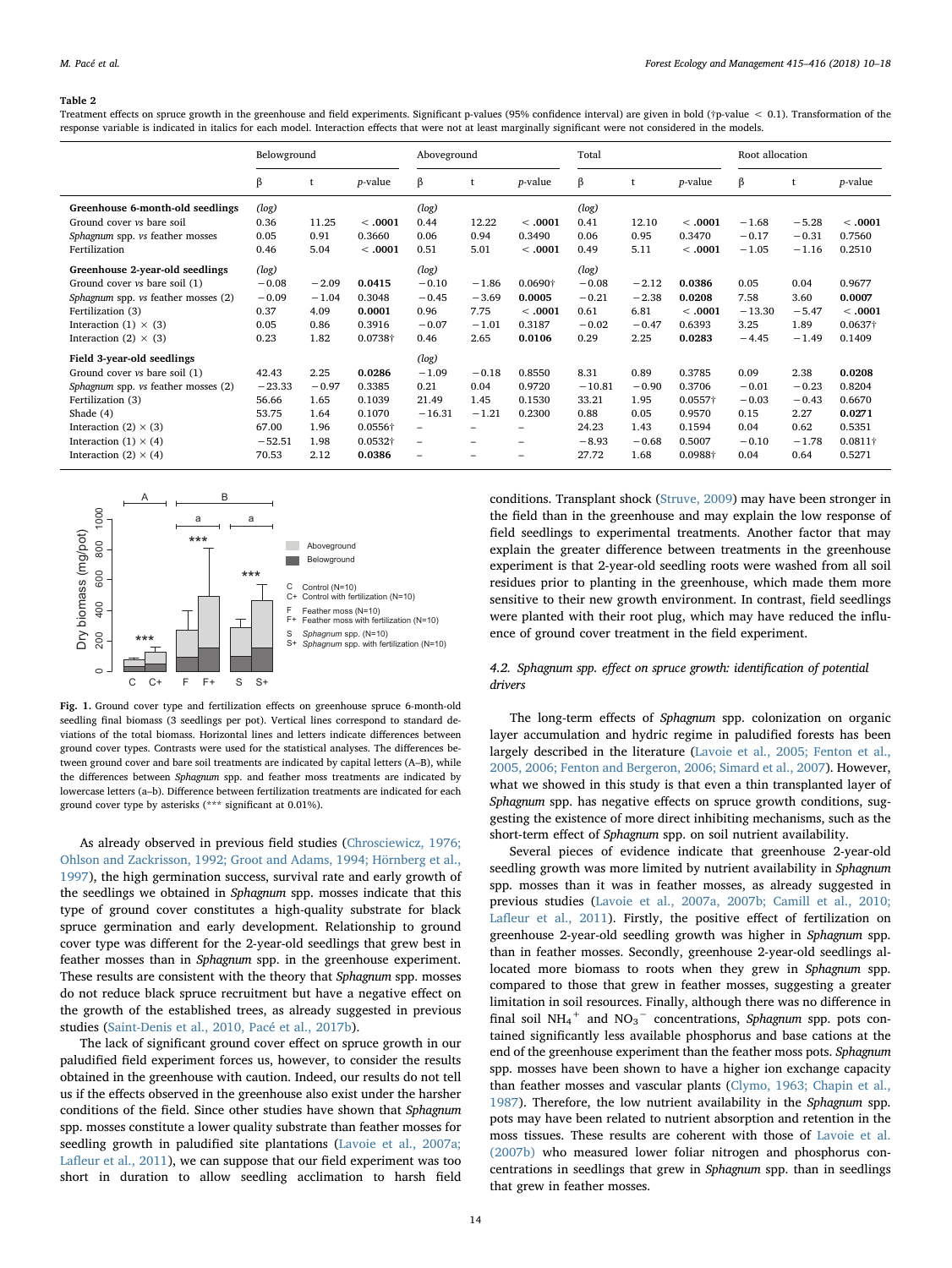

Fig. 2. Effects of ground cover type and fertilization on the growth of (a) greenhouse 2-year-old seedlings and (b) field 3-year-old seedlings. Vertical lines correspond to standard deviations in the above- and belowground growth. Horizontal lines and letters indicate differences between ground cover types. Contrasts were used for the statistical analyses. The differences between ground cover and bare soil treatments are indicated by capital letters (A–B), while the differences between Sphagnum spp. and feather moss treatments are indicated by lowercase letters (a–b). In case of a significant interaction between ground cover types and fertilization treatment, letters indicate differences for non-fertilized treatment only. Red arrows are used to highlight the difference in fertilization effect between ground cover types, and the interaction effect is indicated on the right-hand side of the figure. Differences between fertilization treatments are indicated for each ground cover type by asterisks (\*\*\* significant at 0.1%, \*\* significant at 1%, \* significant at 5%, ns: non-significant). (For interpretation of the references to colour in this figure legend, the reader is referred to the web version of this article.)

Fertilization had a positive impact on greenhouse seedling growth in all ground cover types, indicating that spruce growth was limited by nutrients regardless of the ground cover treatment. However, the strong positive effect of the presence of a moss layer on early seedling growth suggests that micro-environmental conditions were as crucial as nutrient availability at this stage of spruce development. Vertical growth of the moss layer in the greenhouse seedling experience had no significant impact on tree seedling access to light.

Interestingly, it seems that greenhouse fertilization inversed the effects of feather moss and Sphagnum spp. on spruce 2-year-old seedling growth, i.e. the fertilized seedlings tended to be smaller in feather mosses than in Sphagnum spp. mosses and control pots. This may

indicate that the positive effect of feather mosses on non-fertilized black spruce growth compared with Sphagnum spp. was mainly related to their positive effect on soil nutrient availability. When nutrient limitation was removed, feather mosses turned out to be a less suitable substrate for black spruce growth than bare soil or Sphagnum spp., suggesting that feather mosses are more likely to affect tree growth through other potential drivers such as chemical interference (Steijlen et al., 1995; Michel et al., 2011) than Sphagnum spp.

The effect of fertilization on spruce seedling growth was not as important in the field as it was in the greenhouse experiment. Soil nitrogen and phosphorus concentrations at the end of the field experiment were not increased by fertilization, and soil phosphorus even



Fig. 3. Effects of ground cover type and shade on field 3-year-old seedling growth. Vertical lines correspond to standard deviations in the above- and belowground growth. Horizontal lines and letters indicate differences between ground cover types. Contrasts were used for the statistical analyses. The differences between ground cover and bare soil treatments are indicated by capital letters (A–B), while the differences between Sphagnum spp. and feather moss treatments are indicated by lowercase letters (a–b). In case of a significant interaction between ground cover types and shading treatment, letters indicate differences for non-shaded treatment only. Red arrows are used to highlight the difference in shading effect between ground cover types, and the interaction effect is indicated on the right-hand side of the figure. Differences between shading treatments are indicated for each ground cover type (ns: nonsignificant). (For interpretation of the references to colour in this figure legend, the reader is referred to the web version of this article.)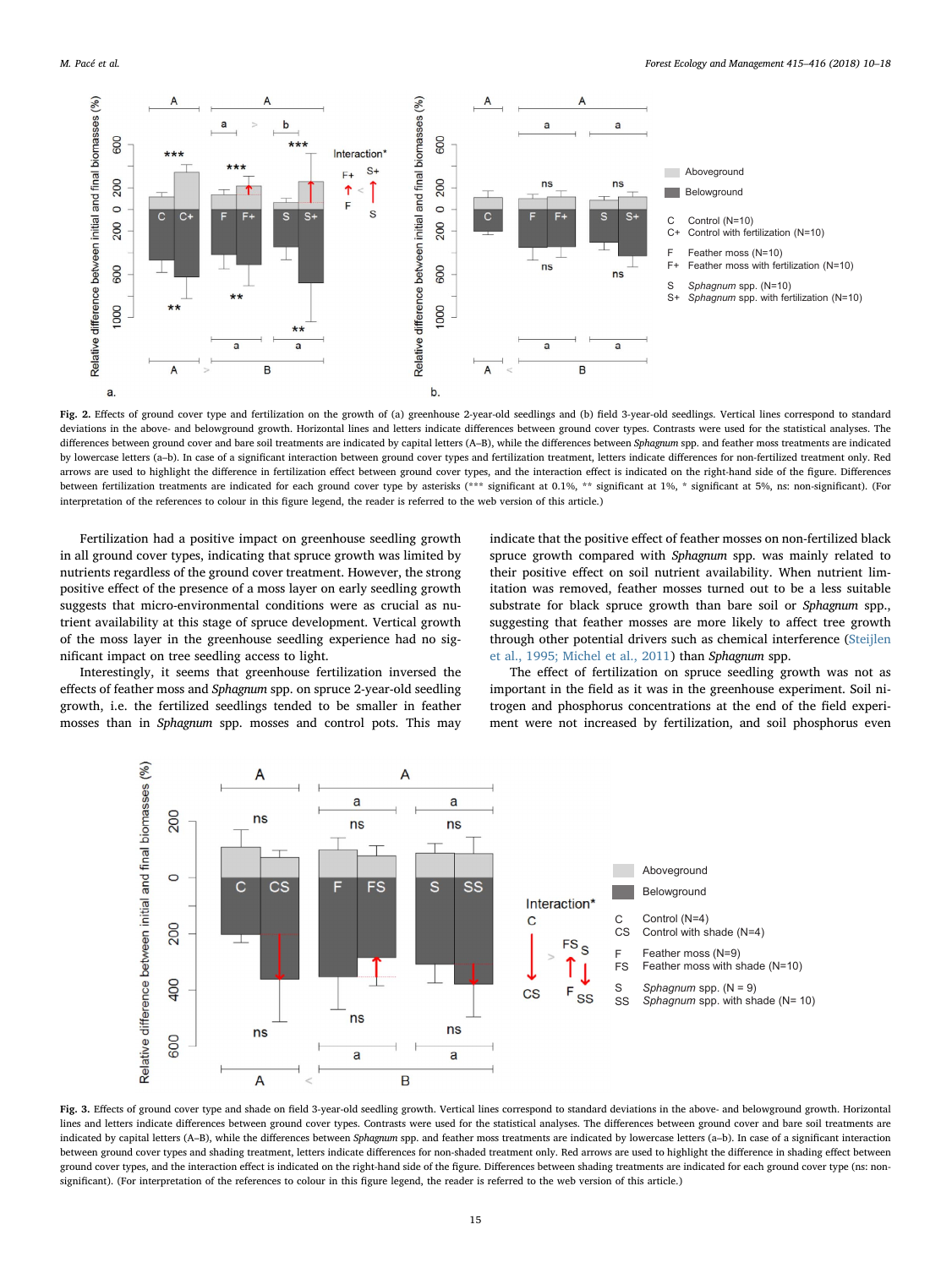#### Table 3

Final substrate available nutrient concentrations according to treatment and ground cover type (mean  $\pm$  se). Feather moss values in bold indicate a significant difference between feather and Sphagnum spp. mosses (confidence interval = 95%). Significant differences are indicated for ground cover types only, regardless of the secondary treatment (fertilization or ground cover shading).

| Experiment              | Treatment     | Ground cover   | $NH_4$ <sup>+</sup> (mg·kg <sup>-1</sup> ) | $NO_3^-$ (mg·kg <sup>-1</sup> ) | $P(mg kg^{-1})$  | Major base cations (cmol $kg^{-1}$ ) |
|-------------------------|---------------|----------------|--------------------------------------------|---------------------------------|------------------|--------------------------------------|
| Greenhouse <sup>a</sup> | Control       | Bare soil      | $77.5 \pm 8.1$                             | $\mathbf{0}$                    | $39.0 \pm 2.8$   | $12.5 \pm 1.3$                       |
|                         |               | Feather mosses | $109.3 \pm 19.9$                           | $1.5 \pm 1.1$                   | $43.0 \pm 2.9$   | $13.8 \pm 0.8$                       |
|                         |               | Sphagnum spp.  | $80.3 \pm 4.3$                             | $0.2 \pm 0.1$                   | $29.8 \pm 1.3$   | $12.2 \pm 0.7$                       |
|                         | Fertilization | Bare soil      | $182.6 \pm 61.0$                           | $27.1 \pm 18.9$                 | $126.6 \pm 59.6$ | $11.9 \pm 1.5$                       |
|                         |               | Feather mosses | $100.2 \pm 21.8$                           | $5.0 \pm 4.6$                   | 54.4 $\pm$ 8.0   | $14.4 \pm 0.6$                       |
|                         |               | Sphagnum spp.  | $99.4 \pm 25.4$                            | $6.3 \pm 3.5$                   | $32.9 \pm 1.6$   | $11.1 \pm 2.0$                       |
| Field                   | Control       | Bare soil      | $65.8 \pm 12.5$                            | $\mathbf{0}$                    | $109.4 \pm 22.3$ | $10.0 \pm 1.7$                       |
|                         |               | Feather mosses | $151.7 \pm 22.8$                           | $\mathbf{0}$                    | $126.0 \pm 10.8$ | $11.1 \pm 2.6$                       |
|                         |               | Sphagnum spp.  | $111.7 \pm 50.1$                           | $\mathbf{0}$                    | $107.6 \pm 21.0$ | $14.2 \pm 0.5$                       |
|                         | Fertilization | Feather mosses | $60.8 \pm 47.3$                            | $\mathbf{0}$                    | $62.3 \pm 30.6$  | $6.0 \pm 2.7$                        |
|                         |               | Sphagnum spp.  | $105.1 \pm 37.9$                           | $\mathbf{0}$                    | $97.1 \pm 5.5$   | $9.7 \pm 0.6$                        |
|                         | Shading       | Bare soil      | $103.6 \pm 32.7$                           | $\mathbf{0}$                    | $130.7 \pm 42.3$ | $10.1 \pm 2.5$                       |
|                         |               | Feather mosses | $92.9 \pm 32.7$                            | $\mathbf{0}$                    | $112.0 \pm 17.7$ | $12.4 \pm 2.9$                       |
|                         |               | Sphagnum spp.  | $127.4 \pm 6.1$                            | $\mathbf{0}$                    | $105.2 \pm 16.1$ | $10.4 \pm 0.4$                       |

<sup>a</sup> Data for the greenhouse experiment 2; the initial chemical composition of the peat used to fill the greenhouse pots was 138.3 ± 27.7 mg NH<sub>4</sub><sup>+</sup> kg<sup>-1</sup>, 0.00 ± 0.01 mg NO<sub>3</sub><sup>-</sup>kg<sup>-1</sup>,  $28.3 \pm 3.3$  mg P·kg<sup>-1</sup> and 11.9  $\pm$  1.9 cmol base cations·kg<sup>-1</sup>.

tended to be lower in fertilized plots. Nutrient loss in the field may have resulted from absorption by the neighboring vegetation or microbial communities. The low fertilization effect on field seedling growth may also have resulted from the existence of other more limiting factors in the field, such as unfavorable moisture or temperature conditions, which did not exist in the greenhouse.

The application of a shading cloth to simulate the shading effect of forest cover on the moss layer did not have any short-term positive impact on total seedling growth. Therefore, our second hypothesis, which postulates that stressing the moss by ground cover shading would increase nutrient release in the soil and favor seedling growth, was not verified. Instead, the positive effect of ground cover shading on seedling root allocation, especially in bare soil and Sphagnum spp., suggests that this treatment rather reduced soil resource availability for spruce seedlings. The small number of control seedlings used in this experiment do not allow us, however, to determine the specific role played by the moss layer in these effects. Shade may have reduced surface soil temperature and microbial activity. It may also have reduced atmospheric nitrogen fixation by mosses as this process has been shown to be light-dependent in some bryophyte species (Stuiver et al., 2015).

## 4.3. Implications for forest management

One of the objectives of forest management is to promote the establishment of productive post-harvest stands (Fenton et al., 2009). Our results in the greenhouse, if confirmed in non-paludified field conditions, suggest that the dominance of Sphagnum spp. (including Sphagnum capillifolium, S. angustifolium, S. fuscum, and S. magellanicum) in a particular site can be used as an indicator of poor growth conditions, even in the absence of organic layer accumulation. Therefore, total or partial harvesting in forest sites with high Sphagnum spp. cover may result in subsequent tree growth problems, regardless of the organic layer thickness. Sphagnum spp. cover can be reduced in those sites by prescribed burning or soil preparation (Lavoie et al., 2005; Fenton et al., 2009; Thiffault et al., 2013; Lafleur et al., 2016), followed by high density seeding or plantation to favor a rapid reforestation that would promote a rapid colonization of the understory by feather mosses.

### 5. Conclusion

Although moss type had no differential effect on field 3-year-old spruce growth in our paludified field experiment, we showed in a greenhouse experiment that transplanted Sphagnum spp. mosses (including Sphagnum capillifolium, S. angustifolium, S. fuscum, and S. magellanicum) affect 2-year-old seedling growth conditions by providing lower nutrient availability than feather mosses. This nutritional effect exists independently of the long-term effects of Sphagnum spp. mosses on excess water and their consequences on soil physical, thermal, chemical and biological conditions in the paludified forest. Based on these results in the greenhouse that remain to be validated in the field, we suggest that the dominance of Sphagnum spp. in a particular site can

#### Table 4

Treatment effects on soil nutrient content for the greenhouse and field experiments. Coefficient estimates that are significantly different from zero are given in bold. Transformation of the response variable is indicated in italics for each model.

|                                  | $NH_4$ <sup>+</sup> |         |         | NO <sub>3</sub>          |         |         | P         |         |         | Base cations |         |         |
|----------------------------------|---------------------|---------|---------|--------------------------|---------|---------|-----------|---------|---------|--------------|---------|---------|
|                                  | β                   | t-value | p-value | β                        | t-value | p-value | β         | t-value | p-value | β            | t-value | p-value |
| Greenhouse <sup>a</sup>          | (log)               |         |         | (sqrt)                   |         |         | $(log)^b$ |         |         |              |         |         |
| Ground cover <i>vs</i> bare soil | $-0.06$             | $-0.96$ | 0.3460  | 0.14                     | 1.20    | 0.2397  | $-0.05$   | $=$     | > 0.1   | 0.24         | 0.69    | 0.4965  |
| Sphagnum spp. vs feather mosses  | $-0.06$             | $-0.59$ | 0.5600  | $-0.21$                  | $-1.06$ | 0.3004  | $-0.20$   | $=$     | < .0001 | $-1.23$      | $-2.10$ | 0.0451  |
| Fertilization                    | 0.20                | 1.18    | 0.2480  | 1.75                     | 2.20    | 0.0363  | 0.16      | -       | > 0.1   | $-0.32$      | $-0.33$ | 0.7443  |
| Field                            |                     |         |         |                          |         |         | (log)     |         |         |              |         |         |
| Ground cover <i>vs</i> bare soil | 12.09               | 1.25    | 0.2270  | $\overline{\phantom{0}}$ |         |         | $-0.01$   | $-0.10$ | 0.9230  | 0.65         | 1.13    | 0.2719  |
| Sphagnum spp. vs feather mosses  | 6.47                | 0.47    | 0.6420  | $\qquad \qquad$          |         | -       | 0.07      | 0.71    | 0.4900  | 0.79         | 0.97    | 0.3458  |
| Fertilization                    | $-38.85$            | $-1.21$ | 0.2410  | $\qquad \qquad$          | -       | -       | $-0.47$   | $-1.95$ | 0.0660  | $-4.62$      | $-2.42$ | 0.0259  |
| Shade                            | $-1.76$             | $-0.06$ | 0.9490  | $\overline{\phantom{a}}$ |         |         | $-0.01$   | 0.03    | 0.9800  | $-0.82$      | $-0.51$ | 0.6193  |

<sup>a</sup> Data for the greenhouse experiment 2.

<sup>b</sup> A bootstrap procedure was used because of the non-normal distribution of the residuals.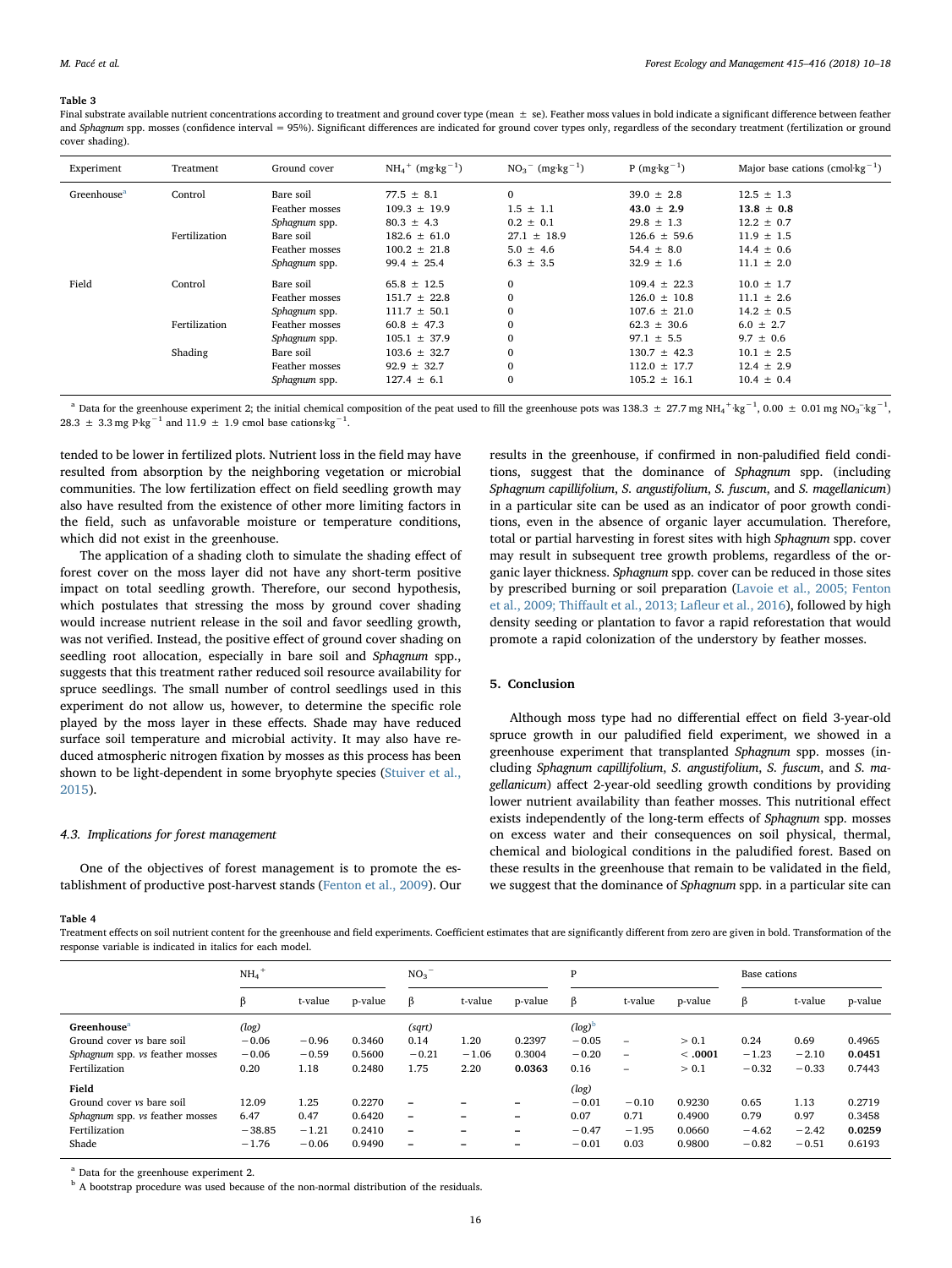be used as an indicator of poor growth conditions, even in the absence of thick organic layer accumulation and waterlogged conditions, and considered as a warning in regard to post-logging productivity. Unless it is followed by soil preparation, harvesting is likely to aggravate tree growth conditions in these sites by favoring Sphagnum spp. growth and accentuating paludification.

## Acknowledgements

We thank Dominique Labrecque (ministère des Forêts, de la Faune et des Parcs du Québec) for seed and seedling supply; Esther Pouliot, Françoise Pelletier, Sébastien Dagnault, Fanny Michaud and Jacques Morissette for their help and advice in the greenhouse; Hugues Massicotte, Sylvie Gauthier, François Girard, Luc Sirois and Benoit Lafleur for their advice and support; Julien Beguin for his support in statistical analyses; Benjamin Gadet, Laurence Auger, Samuel Laflèche, Roch Plusquellec and Raynald Julien for their help and advice in the field; Serge Rousseau for soil analysis; Marie-Hélène Longpré and Danielle Charron for their administrative support; and Isabelle Lamarre for her linguistic corrections.

#### Funding

This work was financially supported by the Natural Sciences and Engineering Research Council of Canada (NSERC); the Fonds de Recherche du Québec - Nature et Technologies (FRQNT); the Chair in Sustainable Forest Management (NSERC-UQAT-UQAM); and a NSERC Collaborative Research and Development UQAT-Tembec-Chantiers Chibougamau grant.

#### References

- Bergeron, J.-F., Grondin, P., Blouin, J., 1999. Rapport de classification écologique du sous-domaine bioclimatique de la pessière à mousses de l'ouest. Ministère des Ressources naturelles et de la Faune, Québec, QC, Canada.
- Bisbee, K.E., Gower, S.T., Norman, J.M., Nordheim, E.V., 2001. Environmental controls on ground cover species composition and productivity in a boreal black spruce forest. Oecologia 129, 261–270.
- Blouin, J., Berger, J.-P., 2005. Guide de reconnaissance des types écologiques de la région écologique 6a – Plaine du lac Matagami et 6b – Plaine de la baie de Rupert. Ministère des Ressources naturelles et de la Faune, Québec, QC, Canada.
- Bond-Lamberty, B., Gower, S.T., 2007. Estimation of stand-level leaf area for boreal bryophytes. Oecologia 151, 584–592.
- Camill, P., Chihara, L., Adams, B., Andreassi, C., Barry, A., Kalim, S., Limmer, J., Mandell, M., Rafert, G., 2010. Early life history transitions and recruitment of Picea mariana in thawed boreal permafrost peatlands. Ecology 91, 448–459.
- Carleton, T.J., Read, D.J., 1991. Ectomycorrhizas and nutrient transfer in conifer–feather moss ecosystems. Canad. J. Botany 69, 778–785.
- Chapin, F., Oechel, W., Cleve, K.v., Lawrence, W., 1987. The role of mosses in the phosphorus cycling of an Alaskan black spruce forest. Oecologia 74, 310–315.
- Chrosciewicz, Z., 1976. Burning for black spruce regeneration on a lowland cutover site in southeastern Manitoba. Can. J. For. Res. 6, 179–186. Clymo, R.S., 1963. Ion exchange in Sphagnum and its relation to bog ecology. Ann. Bot.
- 27, 309–324. Cornelissen, J.H.C., Lang, S.I., Soudzilovskaia, N.A., During, H.J., 2007. Comparative
- cryptogam ecology: a review of bryophyte and lichen traits that drive biogeochemistry. Ann. Bot. 99, 987–1001.
- Elliott-Fisk, D.L., 2000. The taiga and boreal forest. In: Barbour, M.G., Billings, W.D. (Eds.), North American Terrestrial Vegetation. Cambridge University Press, Cambridge, UK, pp. 41–74.
- Environment Canada, 2017. Canada Climate Normals 1981–2010. Available online at < https://climate.weather.gc.ca/climate\_normals/results19812010e. html > (accessed 7 February 2017).
- Fenton, N.J., Bergeron, Y., 2006. Facilitative succession in a boreal bryophyte community driven by changes in available moisture and light. J. Veg. Sci. 17, 65–76.
- Fenton, N.J., Bergeron, Y., 2007. Sphagnum community change after partial harvest in of black spruce boreal forests. For. Ecol. Manage. 242, 24–33.
- Fenton, N.J., Lecomte, N., Légaré, S., Bergeron, Y., 2005. Paludification in black spruce (Picea mariana) forests of eastern Canada: potential factors and management implications. For. Ecol. Manage. 213, 151–159.
- Fenton, N.J., Légaré, S., Bergeron, Y., Paré, D., 2006. Soil oxygen within boreal forests across an age gradient. Can. J. Soil Sci. 86, 1–9.
- Fenton, N.J., Simard, M., Bergeron, Y., 2009. Emulating natural disturbances: the role of silviculture in creating even-aged and complex structures in the black spruce boreal forest of eastern North America. J. For. Res. 14, 258–267.

Fenton, N.J., Bergeron, Y., Paré, D., 2010. Decomposition rates of bryophytes in managed

boreal forests: influence of bryophyte species and forest harvesting. Plant Soil 336, 499–508.

- Fox, J., Weisberg, S., 2012. Bootstrapping Regression Models in R. An Appendix to An R Companion to Applied Regression, second ed. SAGE Publishing, Thousand Oaks, CA.
- Fox, J., Weisberg, S., Adler, D., Bates, D., Baud-Bovy, G., Ellison, S., Firth, D., Friendly, M., Gorjanc, G., Graves, S., 2016. Package 'Car'. R Foundation for Statistical Computing, Vienna, Austria.
- Gagnon, R., Morin, H., 2001. Les forêts d'épinette noire du Québec: dynamique, perturbations et biodiversité. Nat. Can. 125, 26–35.
- Gower, S.T., McMurtrie, R.E., Murty, D., 1996. Aboveground net primary production decline with stand age: potential causes. Trends Ecol. Evol. 11, 378-382.
- Groot, A., Adams, M.J., 1994. Direct seeding black spruce on peatlands: fifth-year results. For. Chron. 70, 585–592.
- Gundale, M.J., Nilsson, M., Bansal, S., Jäderlund, A., 2012. The interactive effects of temperature and light on biological nitrogen fixation in boreal forests. New Phytol. 194, 453–463.
- Hörnberg, G., Ohlson, M., Zackrisson, O., 1997. Influence of bryophytes and microrelief conditions on Picea abies seed regeneration patterns in boreal old-growth swamp forests. Can. J. For. Res. 27, 1015–1023.
- Lafleur, B., Fenton, N.J., Paré, D., Simard, M., Bergeron, Y., 2010a. Contrasting effects of season and method of harvest on soil properties and the growth of black spruce regeneration in the boreal forested peatlands of eastern Canada. Silva Fenn. 44, 799–813.
- Lafleur, B., Paré, D., Fenton, N.J., Bergeron, Y., 2010b. Do harvest methods and soil type impact the regeneration and growth of black spruce stands in northwestern Quebec? Can. J. For. Res. 40, 1843–1851.
- Lafleur, B., Paré, D., Fenton, N.J., Bergeron, Y., 2011. Growth and nutrition of black spruce seedlings in response to disruption of Pleurozium and Sphagnum moss carpets in boreal forested peatlands. Plant Soil 345, 141–153.
- Lafleur, B., Renard, S., Leroy, C., Fenton, N.J., Simard, M., Gauthier, S., et al., 2016. Silviculture to sustain productivity in black spruce paludified forests. For. Ecol. Manage. 375, 172–181.
- Lang, S.I., Cornelissen, J.H., Klahn, T., Van Logtestijn, R.S., Broekman, R., Schweikert, W., Aerts, R., 2009. An experimental comparison of chemical traits and litter decomposition rates in a diverse range of subarctic bryophyte, lichen and vascular plant species. J. Ecol. 97, 886–900.
- Lavoie, M., Paré, D., Fenton, N.J., Groot, A., Taylor, K., 2005. Paludification and management of forested peatlands in Canada: a literature review. Environ. Rev. 13, 21–50.
- Lavoie, M., Paré, D., Bergeron, Y., 2007a. Quality of growth substrates of post-disturbed lowland black spruce sites for black spruce (Picea mariana) seedling growth. New For. 33, 207–216.
- Lavoie, M., Paré, D., Bergeron, Y., 2007b. Relationships between microsite type and the growth and nutrition of young black spruce on post-disturbed lowland black spruce sites in eastern Canada. Can. J. For. Res. 37, 62–73.
- Lecomte, N., Simard, M., Bergeron, Y., 2006. Effects of fire severity and initial tree composition on stand structural development in the coniferous boreal forest of northwestern Québec, Canada. Ecoscience 13, 152–163.
- Lindo, Z., Gonzalez, A., 2010. The bryosphere: an integral and influential component of the Earth's biosphere. Ecosystems 13, 612–627.
- Michel, P., Burritt, D.J., Lee, W.G., 2011. Bryophytes display allelopathic interactions with tree species in native forest ecosystems. Oikos 120, 1272–1280.
- O'Connell, K.E.B., Gower, S.T., Norman, J.M., 2003. Comparison of net primary production and light-use dynamics of two boreal black spruce forest communities. Ecosystems 6, 236–247.
- Ohlson, M., Zackrisson, O., 1992. Tree establishment and microhabitat relationships in north Swedish peatlands. Can. J. For. Res. 22, 1869–1877.
- Pacé, M., Fenton, N.J., Paré, D., Bergeron, Y., 2017a. Ground layer composition affects tree fine root biomass and soil nutrient availability in jack pine and black spruce forests under extreme drainage conditions. Can. J. For. Res. 47, 433–444.
- Pacé, M., Barrette, M., Fenton, N.J., Paré, D., Bergeron, Y., 2017b. Ground layer composition may limit the positive impact of precommercial thinning on stand productivity. For. Sci. 63, 559–568. http://dx.doi.org/10.5849/FS-2017-062.
- Pacé, M., Fenton, N.J., Paré, D., Bergeron Y., 2017. Germination and growth data for black spruce in different ground cover types (Sphagnum spp. and feather mosses). Open data portal of Canada. http://doi.org/10.23687/af83333b-9858-4d09-8a93 dcf1b90215e2.
- Pinheiro, J., Bates, D., DebRoy, S., Sarkar, D., R Core Team, 2014. nlme: Linear and Nonlinear Mixed Effects Models. R package version 3.1-117. < https://CRAN.Rproject.org/package=nlme > (accessed 18 March 2017).
- R Core Team, 2014. R: A Language and Environment for Statistical Computing. R Foundation for Statistical Computing, Vienna, Austria.
- Ripley, B., Venables, B., Bates, D.M., Hornik, K., Gebhardt, A., Firth, D., 2013. Package 'MASS'. CRAN Repository. < http://cran.r-project.org/web/packages/MASS/MASS. pdf > (accessed 18 March 2017).
- Saint-Denis, A., Kneeshaw, D., Bergeron, Y., 2010. The role of gaps and tree regeneration in the transition from dense to open black spruce stands. For. Ecol. Manage. 259, 469–476.
- Simard, M., Lecomte, N., Bergeron, Y., Bernier, P.Y., Paré, D., 2007. Forest productivity decline caused by successional paludification of boreal soils. Ecol. Appl. 17, 1619–1637.
- Soudzilovskaia, N.A., Bodegom, P.M., Cornelissen, J.H., 2013. Dominant bryophyte control over high-latitude soil temperature fluctuations predicted by heat transfer traits, field moisture regime and laws of thermal insulation. Funct. Ecol. 27, 1442–1454.

Stanek, W., Silc, T., 1977. Comparisons of four methods for determination of degree of